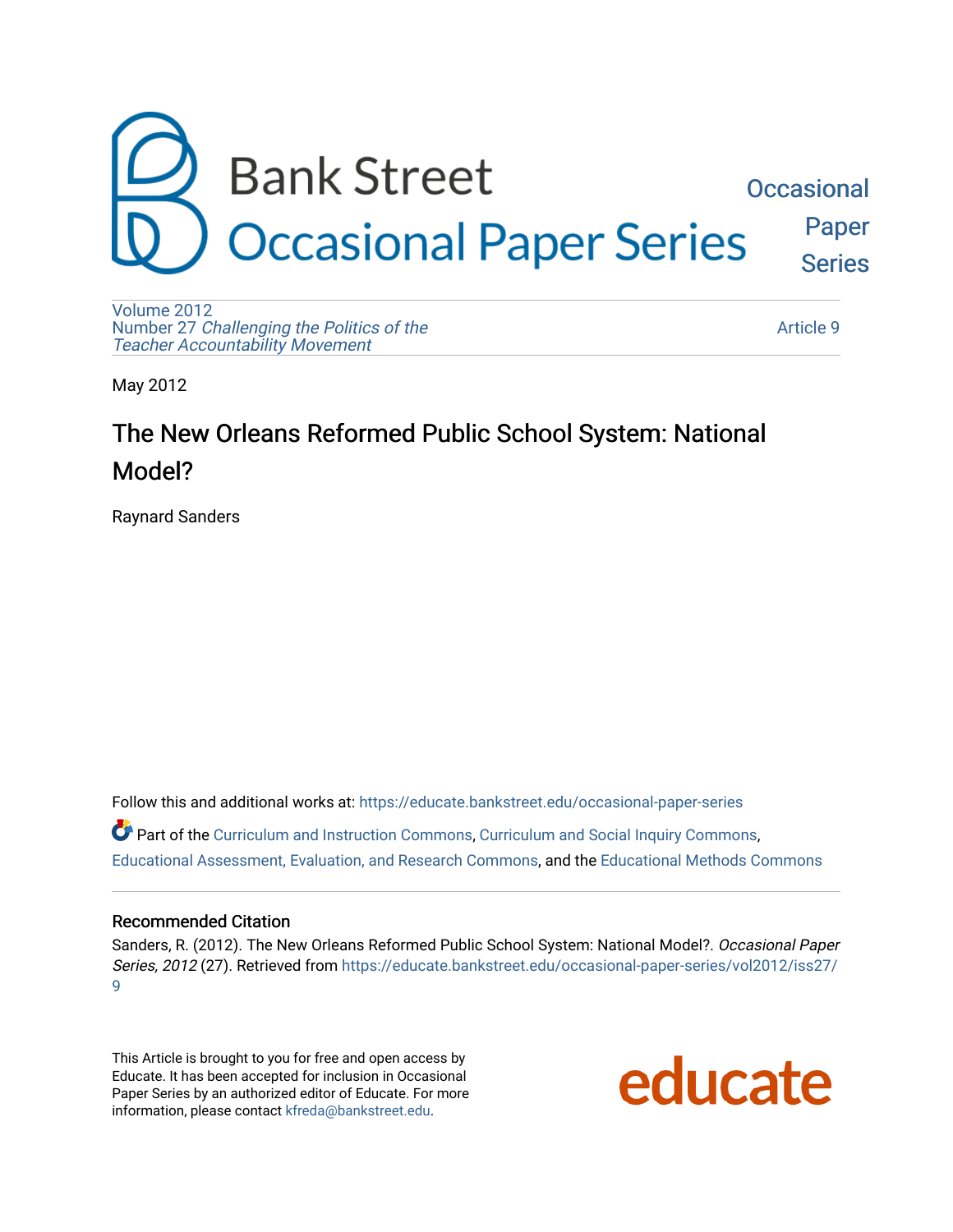## **The New Orleans Reformed Public School System: National Model?**

### *Raynard Sanders*

The New Orleans reformed public school system is being hailed as the national model for turning around urban school districts. The internationally televised devastation of New Orleans from Hurricane Katrina attracted more than three billion dollars to rebuild the public schools and help students who were suffering in a failed locally elected school district. This massive influx of funds came from the philanthropic community, charter school proponents, foreign countries, and the federal government.

Following Hurricane Katrina, the public school system drastically changed when local and state education officials decided, without public input, to convert all public schools in New Orleans into charter schools. In November 2005, the Louisiana Department of Education successfully lobbied the state legislature to pass ACT 35, shrewdly crafted for schools just in New Orleans, which allowed it to take over 107 schools. In this legislation these 107 schools were identified as failing, despite the fact that many of them received awards for academic progress from the state department of education in May, 2005.

Within one school year after Act 35 was passed officials from the Louisiana Department of Education began boasting of "unprecedented" student performance on standardized tests and improved high school graduation rates as a result of creating a school choice system with the largest percentage of charter schools in the country. However this heralded success of the reformed New Orleans Public system plays out much differently when evaluated by external researchers and when observed on the ground. While critics of the reforms are commonly dismissed by state education officials as proponents of the failed local school district, the reality is that just a cursory examination of test scores released by the Louisiana State Department of Education tells a totally different story.

Pre-Hurricane Katrina New Orleans looked like any other urban city in America struggling to provide good learning environments for its large number of poor and minority students with a two-tier system. There was a small cadre of schools, most of which had admission requirements, that provided quality learning environments for students, while the majority provided poor learning environments for the remaining students. With that, New Orleans had the highest performing schools in the state of Louisiana; however, for the majority of our students, mostly poor and minority, the educational experience was less than adequate in school buildings that were grossly inadequate.

Now, six years after the hurricane, the state run schools in New Orleans have been cited by several external researchers as one of the lowest academically performing districts in Louisiana. In one study, Michael Deshotels (2011) found that the high poverty schools in New Orleans scored lower on the state mandated standardized test than the high poverty schools in numerous districts across Louisiana. It should be noted that none of these other districts were part of the educational reform model nor did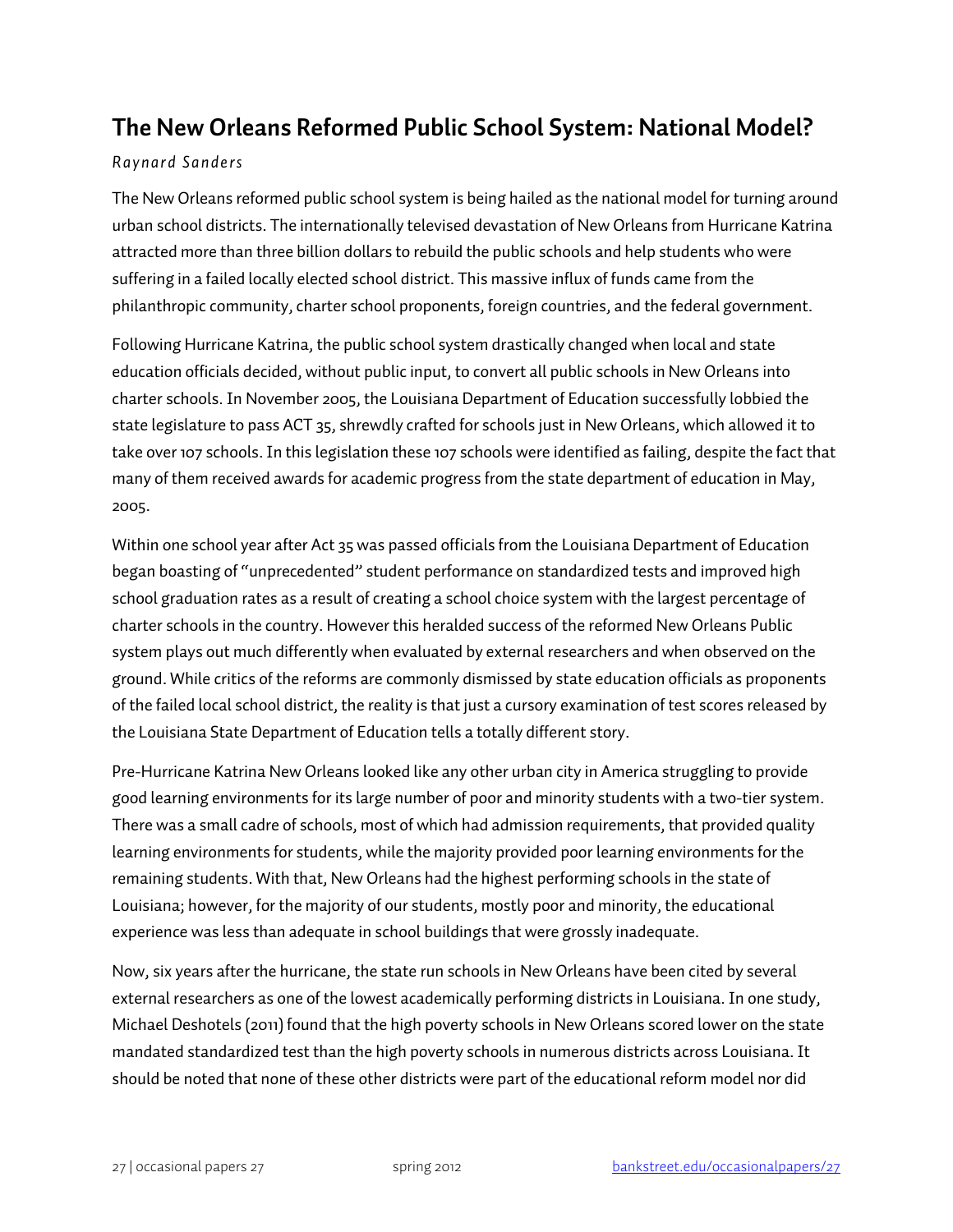they receive the billions of dollars afforded the state run school district in New Orleans. The problems with the reformed district in New Orleans unfortunately extend beyond poor academic performance:

- The University of Minnesota Law School's Institute on Race and Poverty (2010) found that the rebuilding of the public school system in post-Katrina New Orleans produced a five "tiered" system of public schools in which not every student in the city receives the same quality education. This "tiered" system sorts white students and a relatively small share of students of color into selective schools while steering the majority of low-income students of color to highpoverty non-charter schools.
- The Southern Poverty Law Center filed a class action suit against the state for operating charter schools that were not servicing or admitting students with special needs.
- The reformed school district has allowed charter schools to have full autonomy without accountability. It has revoked only one charter's operator's license despite widespread lack of performance. Last January the state department of education renewed the licenses of two charter schools that had recently received "D" and "F" ratings on academic performance. Meanwhile it closed non-charter schools for their lack of performance (Harper-Royal, 2010).
- Many charter schools are run like private schools by self-appointed boards without any parent, community, or teacher representation. One charter school board president resides outside the state. There is no transparency in charter school operations, finances or hiring while they receive public money and operate rent free in public school buildings. Charter school operators recently successfully lobbied the BESE Board (the state board that oversees public education) to allow a selective admission process and to exclude neighborhood students.

The education reforms in New Orleans for the past six years have not had all the obstacles that the reformers continually describe as a hindrance to improving public schools in America. With that New Orleans has provided the country with a valuable lesson about improving public education. The original legislation to create the reformed school district in New Orleans described the takeover of schools as an experiment. The New Orleans school system has been decentralized with no local elected board and no teachers' unions with collective bargaining agreements; all the "supposedly" terrible teachers have been fired and replaced with Teach for America recent college graduates and the schools run by privately managed charter boards. The reformed school district in New Orleans proves, once and for all, that the public education privatizers and so-called reformers are WRONG.

The reality is that New Orleans is a national model, but not for success. It tells us what NOT to do with our schools and our most precious resource, "our children."

### *References*

Deshotels, M. (2011, February 19). The Louisiana "turnaround zone." Retrieved from <http://louisianaeducator.blogspot.com/>